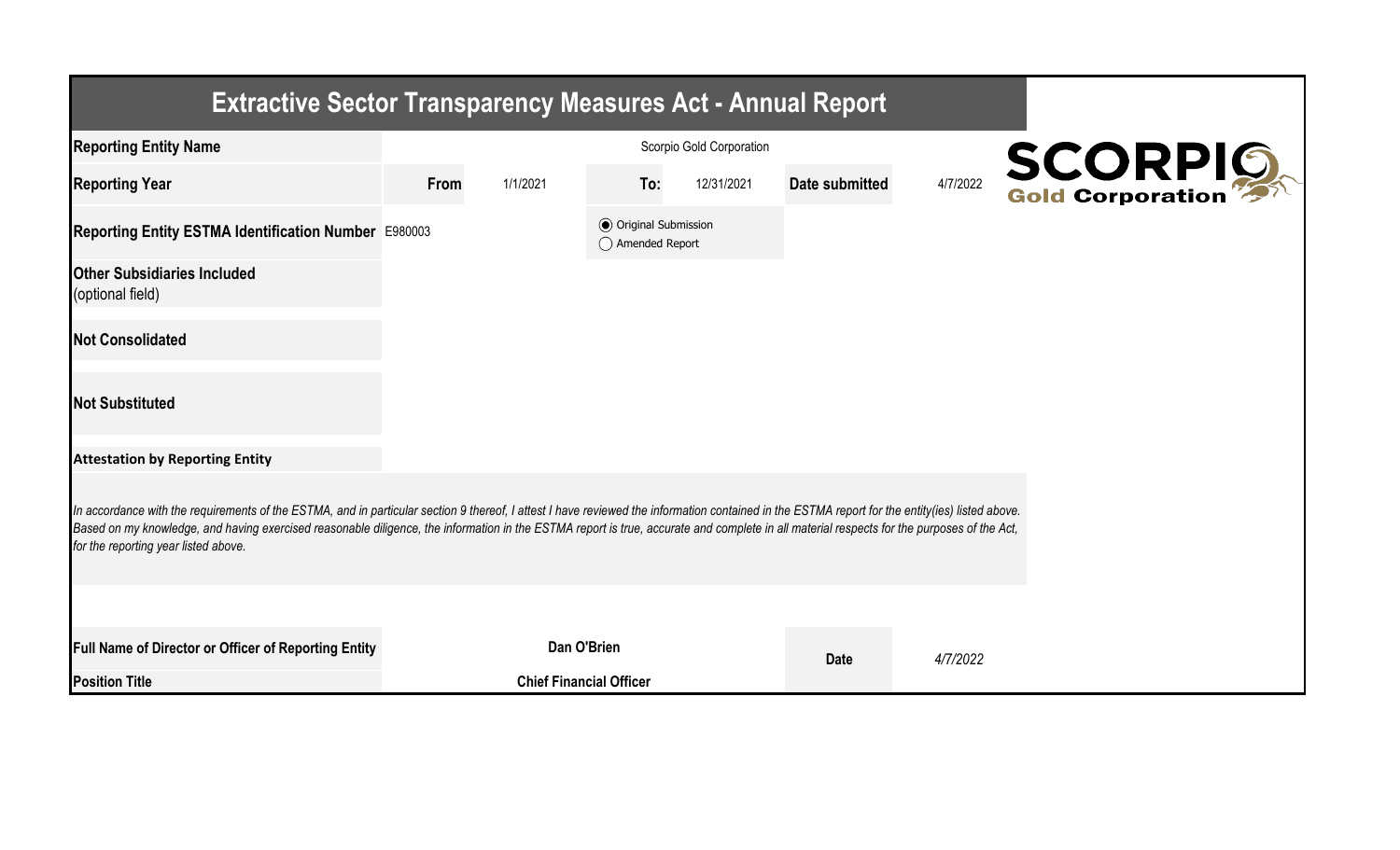| Extractive Sector Transparency Measures Act - Annual Report                                                                                                                      |                                                      |                                                                              |              |                  |         |                                |                |                  |                                               |                                      |                                                                                    |
|----------------------------------------------------------------------------------------------------------------------------------------------------------------------------------|------------------------------------------------------|------------------------------------------------------------------------------|--------------|------------------|---------|--------------------------------|----------------|------------------|-----------------------------------------------|--------------------------------------|------------------------------------------------------------------------------------|
| <b>Reporting Year</b><br><b>Reporting Entity Name</b><br><b>Reporting Entity ESTMA</b><br><b>Identification Number</b><br><b>Subsidiary Reporting Entities (if</b><br>necessary) | From:                                                | 1/1/2021<br>Scorpio Gold Corporation<br>E980003                              | To:          | 12/31/2021       |         | <b>Currency of the Report</b>  | <b>USD</b>     |                  |                                               |                                      |                                                                                    |
|                                                                                                                                                                                  | <b>Payments by Payee</b>                             |                                                                              |              |                  |         |                                |                |                  |                                               |                                      |                                                                                    |
| Country                                                                                                                                                                          | Payee Name <sup>1</sup>                              | Departments, Agency, etc within Payee that Received<br>Payments <sup>2</sup> | <b>Taxes</b> | <b>Royalties</b> | Fees    | <b>Production Entitlements</b> | <b>Bonuses</b> | <b>Dividends</b> | Infrastructure<br><b>Improvement Payments</b> | <b>Total Amount paid to</b><br>Payee | Notes <sup>34</sup>                                                                |
| United States of America                                                                                                                                                         | <b>Government of the United States of</b><br>America | Department of Treasury - Internal Revenue Service                            | 145,621      |                  |         |                                |                |                  |                                               |                                      | 145,621 Old Age Survivor & Disability Ins &<br>Medicare / Federal Unemployment Tax |
| United States of America                                                                                                                                                         | Government of the United States of<br>America        | Department of Interior - Bureau of Land Management                           |              |                  | 165,000 |                                |                |                  |                                               |                                      | 165,000 Claim Maintenance                                                          |
|                                                                                                                                                                                  |                                                      |                                                                              |              |                  |         |                                |                |                  |                                               |                                      |                                                                                    |
|                                                                                                                                                                                  |                                                      |                                                                              |              |                  |         |                                |                |                  |                                               |                                      |                                                                                    |
|                                                                                                                                                                                  |                                                      |                                                                              |              |                  |         |                                |                |                  |                                               |                                      |                                                                                    |
|                                                                                                                                                                                  |                                                      |                                                                              |              |                  |         |                                |                |                  |                                               |                                      |                                                                                    |
|                                                                                                                                                                                  |                                                      |                                                                              |              |                  |         |                                |                |                  |                                               |                                      |                                                                                    |
|                                                                                                                                                                                  |                                                      |                                                                              |              |                  |         |                                |                |                  |                                               |                                      |                                                                                    |
|                                                                                                                                                                                  |                                                      |                                                                              |              |                  |         |                                |                |                  |                                               |                                      |                                                                                    |
|                                                                                                                                                                                  |                                                      |                                                                              |              |                  |         |                                |                |                  |                                               |                                      |                                                                                    |
|                                                                                                                                                                                  |                                                      |                                                                              |              |                  |         |                                |                |                  |                                               |                                      |                                                                                    |
|                                                                                                                                                                                  |                                                      |                                                                              |              |                  |         |                                |                |                  |                                               |                                      |                                                                                    |
|                                                                                                                                                                                  |                                                      |                                                                              |              |                  |         |                                |                |                  |                                               |                                      |                                                                                    |
|                                                                                                                                                                                  |                                                      |                                                                              |              |                  |         |                                |                |                  |                                               |                                      |                                                                                    |
|                                                                                                                                                                                  |                                                      |                                                                              |              |                  |         |                                |                |                  |                                               |                                      |                                                                                    |
|                                                                                                                                                                                  |                                                      |                                                                              |              |                  |         |                                |                |                  |                                               |                                      |                                                                                    |
|                                                                                                                                                                                  |                                                      |                                                                              |              |                  |         |                                |                |                  |                                               |                                      |                                                                                    |
| <b>Additional Notes:</b>                                                                                                                                                         |                                                      |                                                                              |              |                  |         |                                |                |                  |                                               |                                      |                                                                                    |